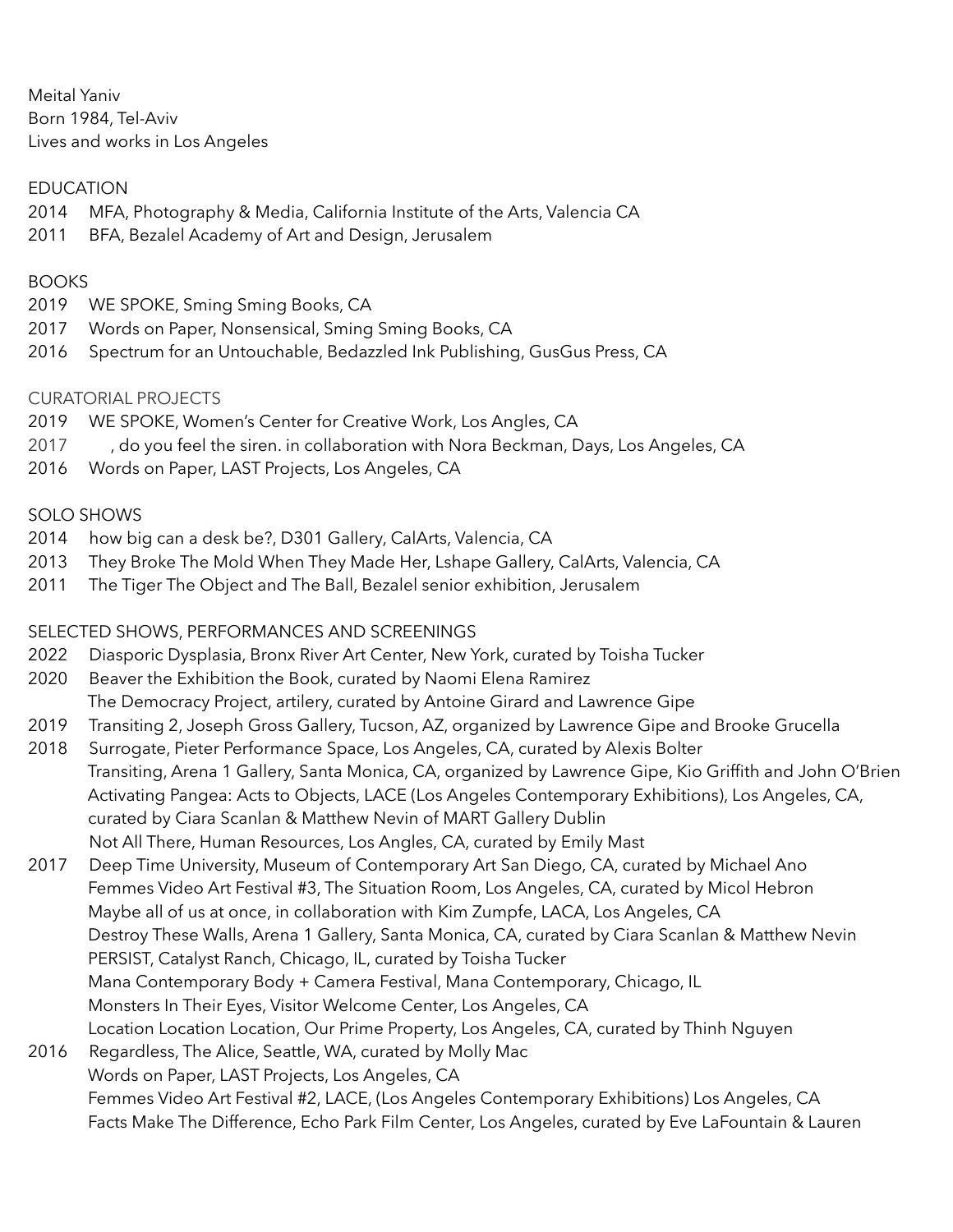Steinberg

- 2015 third space, Siphonophore Collective, LAST Projects, Los Angeles, CA Black Gold, PØST, Los Angeles, CA, curated by Gelare Khoshgozaran & HK Zamani Mushroom Burial, Photo LA, Los Angeles, CA
- 2014 Motion Tracking, Cirrus Gallery & Hyperhyper, Los Angeles, CA, curated by William Kaminski
- 2013 F to the power of 3, D301 Gallery, CalArts, Valencia, CA You came for us We are going for us, D300 Gallery, CalArts, Valencia, CA Tête-à-Tête, Project Flower, Raid Projects, Los Angeles, CA, curated by Michelle Carla Handel Project Flower Performance, Shulamit Gallery, Venice, CA Interior Forest, For Your Art Gallery, Los Angeles, CA

## READINGS, WORKSHOPS AND PUBLIC TALKS

- 2020 Pomona College Guest Artist Workshop, Claremont, CA
- 2019 WE SPOKE, Launch and reading, Art in the Park, Los Angeles. CA CalArts Summer Art Residency, Guest Artist Workshop, Valencia, CA Influx Collective reading, Beyond Baroque, Venice, CA
- 2018 Pomona College Guest Artist Workshop, Claremont, CA Graphite Journal - Categories, Hammer Museum, Los Angeles, CA Middle Voice Reading, Visitor Welcome Center, Los Angeles, CA, organized by Sarita Dougherty CalArts Summer Art Residency, Guest Artist Workshop, Valencia, CA Circle Squirt Ladyscumbag Showcase, Visitor Welcome Center, Los Angeles, CA, organized by Kim Ye
- 2017 Visiting Artist lecture, Biola University, Senior Seminar, Long Beach, CA Institutional Papers, hosted by LACA, Wendy's Subway, Brooklyn, NY, curated by Nick Flessa Words on Paper, Launch and reading, Pieter Performance Space, in collaboration with No-nS…e;nSI/c::::a\_L Los Angeles, CA

CalArts Summer Art Residency, Guest Artist, Valencia, CA

The Migrant Experience, Baik Art Gallery, Los Angeles, CA, organized by Thinh Nguyen

CalArts Guest Artist Speaker, Cinema of Exile, Valencia, CA

CalArts Guest Artist Speaker, Nationalism, Valencia, CA

- 2016 Spectrum for an Untouchable, Reading and discussion, The Situation Room, Los Angeles, CA Spectrum for an Untouchable, Launch reading and discussion, Visitor Welcome Center, Los Angeles, CA
- 2015 The only reason I'm putting my hand on you is cause you have no arm rests, in collaboration with David Bell, Los Angeles, CA
- I Still Get Dressed Thinking You Will Undress me, in collaboration with David Bell, Los Angeles, CA
- 2014 Citrus Community College, Guest Artist Workshop, Glendora, CA
- 2013 Feminism Today: Conversation Series, Da Vinci Gallery, Los Angeles, CA Project Flower, 18street Art Center, Santa Monica, CA

## GRANTS, AWARDS AND RESIDENCIES

- 2019 Word Grant, Institute for Jewish Creativity, Los Angeles, CA New Ground A Muslim-Jewish Partnership for Change, Change-Makers Program 2018-19 fellowship, Los Angeles, CA
- 2016 Feminist Summer Camp, Inaugural Residency, Utah, founded and directed by Micol Hebron
- 2015 Craftswoman House, Correspondence, The Pop-Hop, Los Angeles, CA, organized by Cindy Rehm
- 2014 CalArts Photography & Media Bartman Grant, Valencia, CA